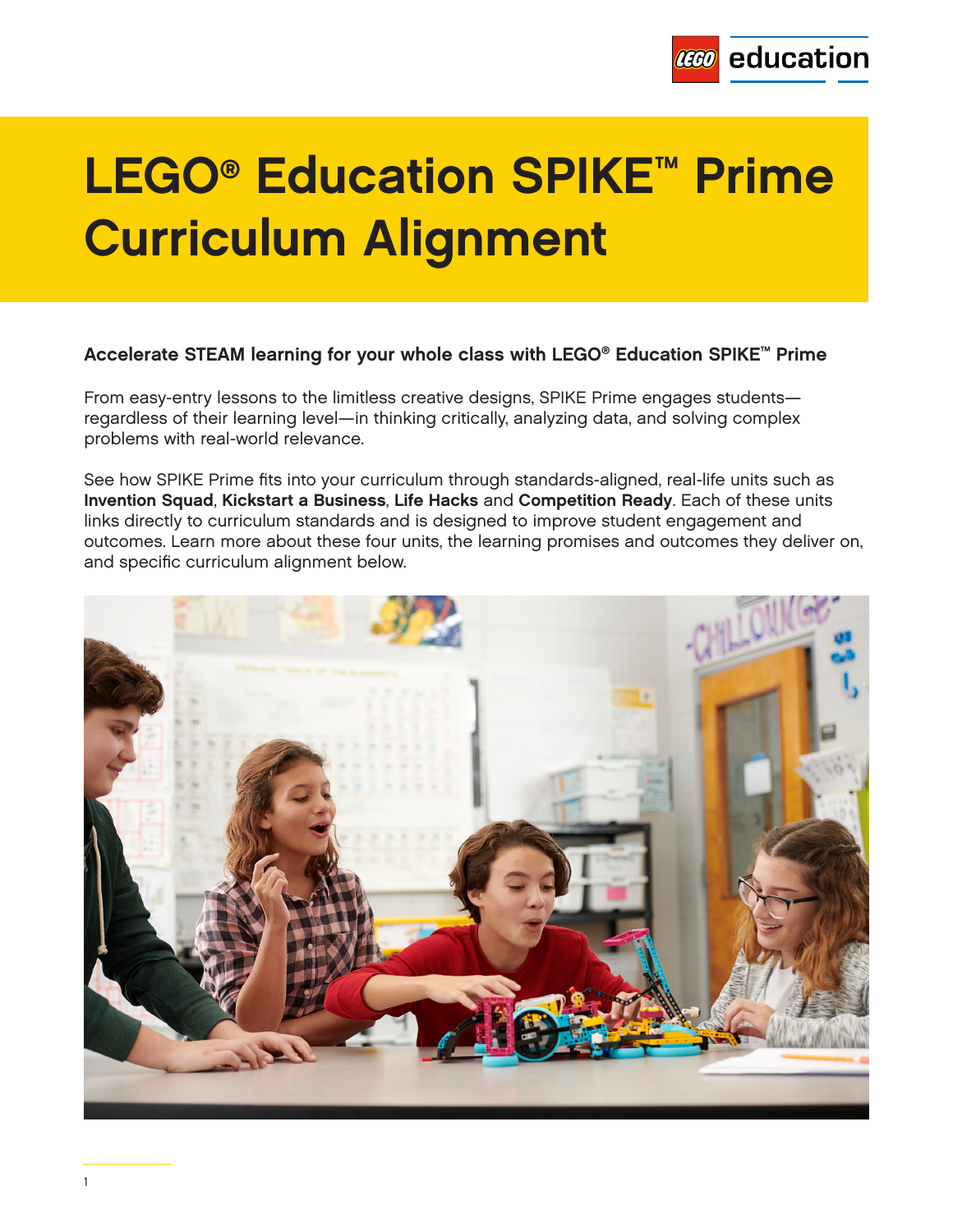### **Invention Squad Unit**



### **Learning promise**

Students will apply their engineering design skills for each step of the design process by defining a problem and success criteria, making different prototypes, establishing systematic testing procedures, analyzing data to improve their solutions, and describing why a solution is the best.

### **Learning outcomes**

In this unit, students will

- Define problems within a situation
- Develop their ability to prototype, iterate, and improve designs
- Test and analyze their ideas to see how well they meet the problemsolving criteria
- Develop their communication skills
- Use and understand the design process

### *Curriculum Links*

### **NGSS**

MS-ETS1-1 Engineering Design Define the criteria and constraints of a design problem with sufficient precision to ensure a successful solution, taking into account relevant scientific principles and potential impacts on people and the natural environment that may limit possible solutions

### MS-ETS1-2 Engineering **Design**

Evaluate competing design solutions using a systematic process to determine how well they meet the criteria and constraints of the problem

#### MS-ETS1-3 Engineering **Design**

Analyze data from tests to determine similarities and differences among several design solutions to identify the best characteristics of each that can be combined into a new solution to better meet the criteria for success

#### MS-ETS1-4 Engineering **Design**

Develop a model to generate data for iterative testing and modification of a proposed object, tool, or process so that an optimal design can be achieved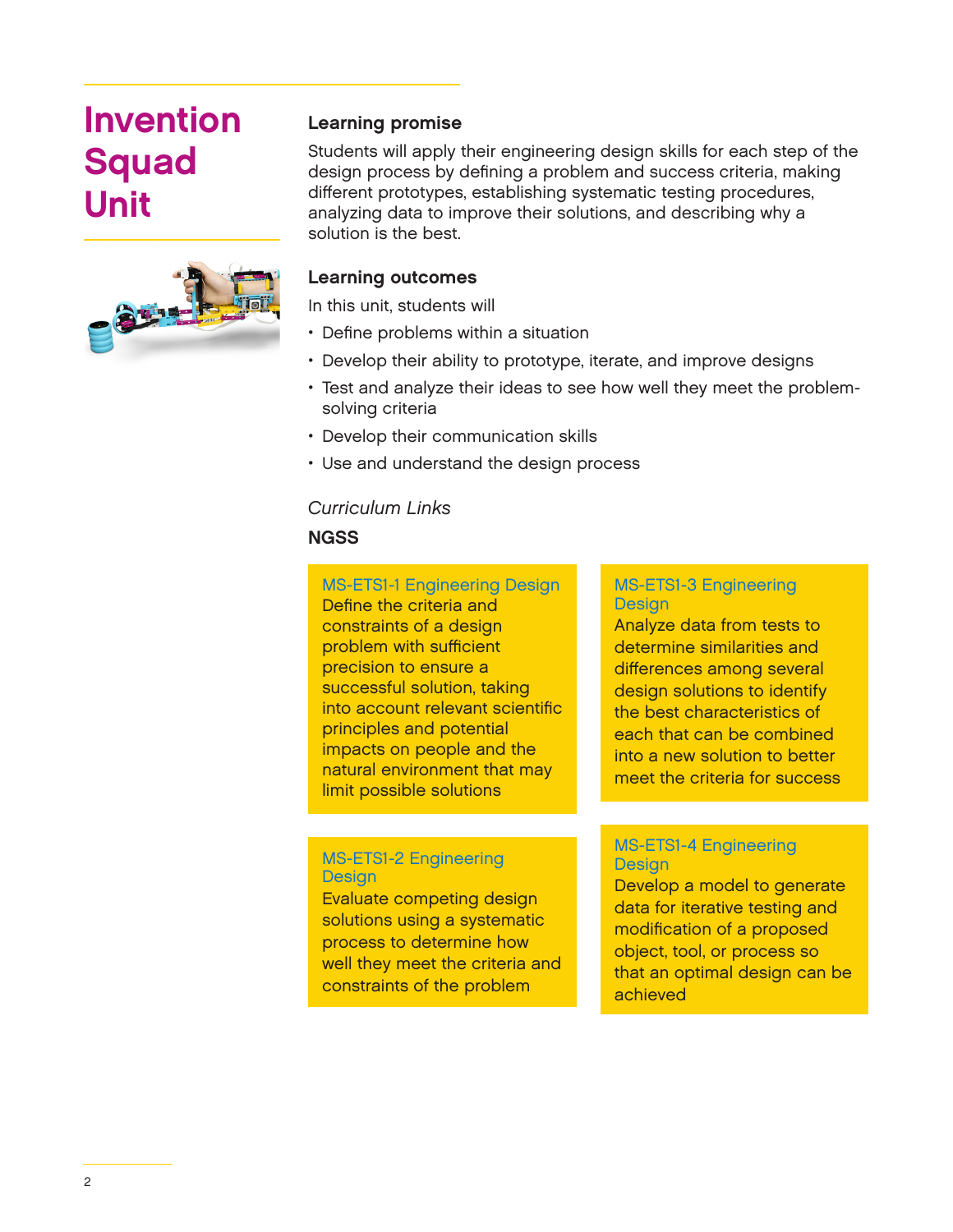## **Kickstart a Business Unit**



### **Learning promise**

Students will develop efficient problem-solving skills by breaking down problems into subproblems, using pseudocode as a tool to sequence actions, recognizing patterns using existing code with attribution, systematically identifying bugs and fixing them and using conditions and compound conditions to program encoded devices.

### **Learning outcomes**

In this unit, students will

- Decompose problems into smaller parts, and identify the actions and structure of an algorithm
- Identify issues in an algorithm, and provide the correct documentation to make it work and make it easier to follow, test, and debug
- Repurpose existing code to create original programs, and give attribution
- Use algorithmic thinking to develop programs that combine control structures, including nested loops and compound conditionals
- Systematically test and refine programs using a range of test cases

### *Curriculum Links*

**CSTA**

### 2-AP-10 6-8

Use flowcharts and/or pseudocode to address complex problems as algorithms

### 2-AP-13 6-8

Decompose problems and subproblems into parts to facilitate the design, implementation, and review of programs

### attribution

2-AP-16 6-8

### 2-AP-12 6-8

Design and iteratively develop programs that combine control structures, including nested loops and compound conditionals

Incorporate existing code, media, and libraries into original programs, and give

### 2-CS-03 6-8

Systematically identify and fix problems with computing devices and their components

### 2-NI-05 6-8

Explain how physical and digital security measures protect electronic information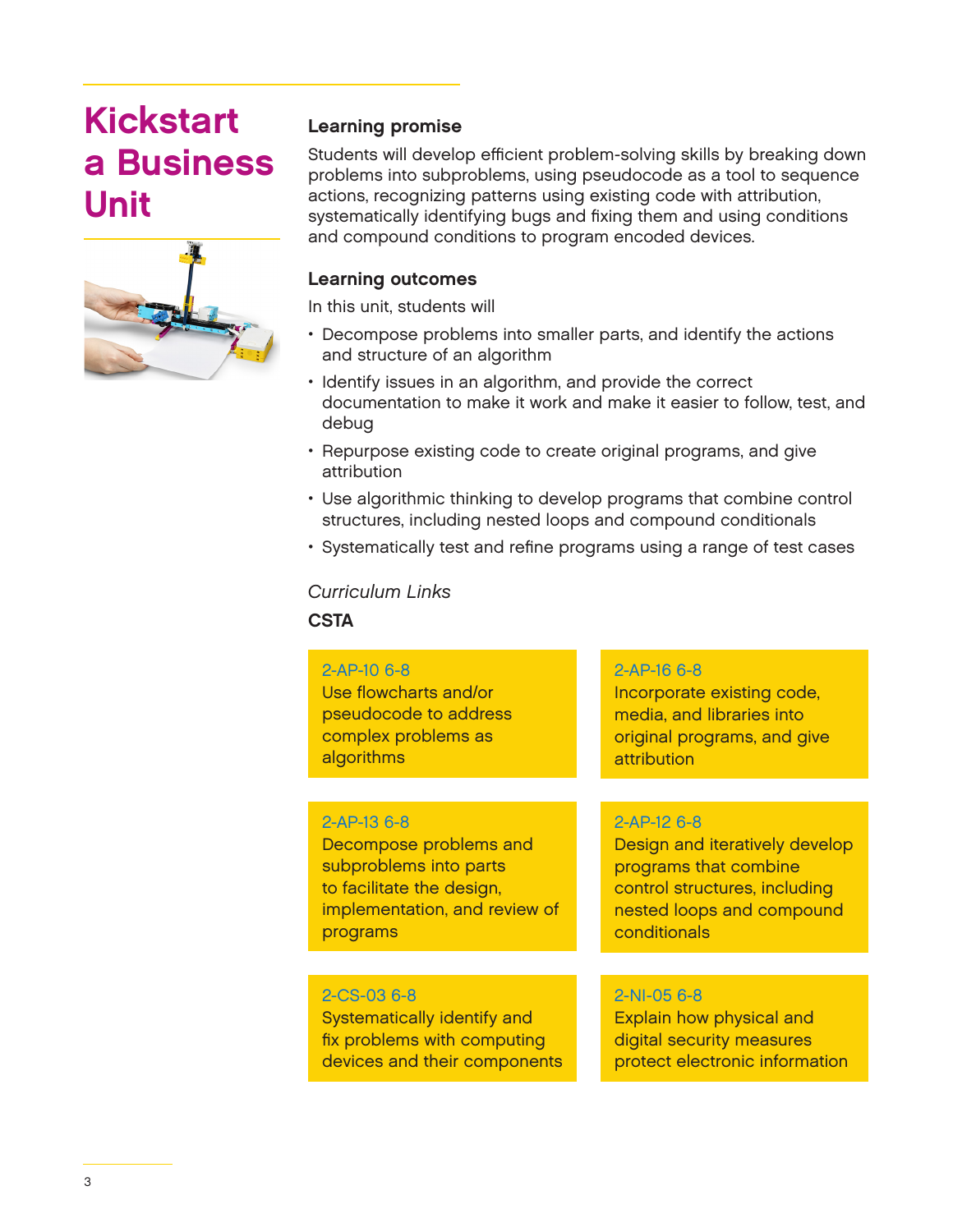### **Life Hacks Unit**



### **Learning promise**

Students will create clearly named variables and lists that represent different data types and perform basic math operations on their values, use cloud data to make it useful and reliable, improve a program to refine a solution, and design projects that combine hardware and software components to collect and exchange data.

### **Learning outcomes**

In this unit, students will use algorithmic thinking to

- Create and use time variables
- Make basic math operations (e.g., additions, reset) on variables
- Make operations on arrays
- Collect and exchange data from the cloud
- Represent data using multiple calibration processes
- Design projects that combine hardware and software components to collect and exchange data

### *Curriculum Links*

**CSTA**

### 2-DA-09 6-8

Refine computational models based on the data they have generated

### 2-AP-11 6-8

Create clearly named variables that represent different data types and perform operations on their values

### 2-DA-08 6-8

Collect data using computational tools and transform the data to make it more useful and reliable

### 3A-AP-14 6-8

Use lists to simplify solutions, generalizing computational problems instead of repeatedly using simple variables

### 2-IC-20 6-8

Compare trade-offs associated with computing technologies that affect people's everyday activities and career options

### 2-CS-02 6-8

Design projects that combine hardware and software components to collect and exchange data